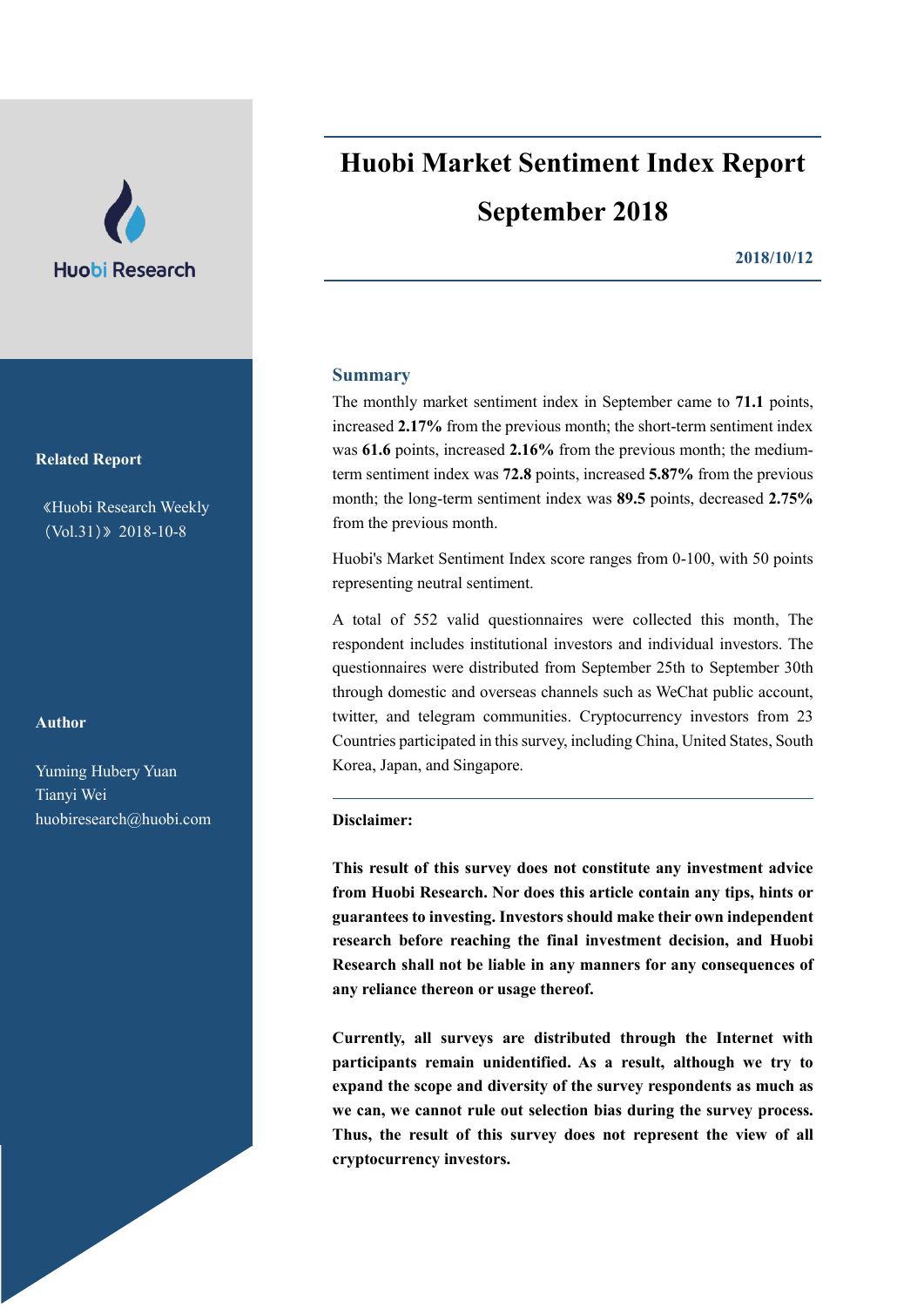### **Responds and Analysis**

(1) Survey Result

1. How do you expect the total cryptocurrency market capitalization to change

## **in the coming month**?

- A. Increase Substantially (>30%);
- B. Increase Slightly  $(10~30\%)$ ;
- C. Remain the same (Within $\pm 10\%$ );
- D. Decrease Slightly $(-30~-10~%)$ ;
- E. Decrease Substantially(<-30%)





Data Source: Huobi Research

**The short-term market expectations of digital asset among investors are optimistic. Compared with last month, the proportion of investors who believe that the short-term market will rise is 9.28% up to 67.76%, and the proportion of investors who believe that the short-term market will remain flat is 10.88% down to 14.67% in this month.** 43.48% of the voters believed that the total Cryptocurrency market capitalization will increase slightly in the next month, 9.95% higher than that in last month. The percentage of the investors who believe that the short-term market will remain constant achieves 14.67% in this month, 10.88% less than that in last month. 17.58% of the voters were bearish toward the market performance in the next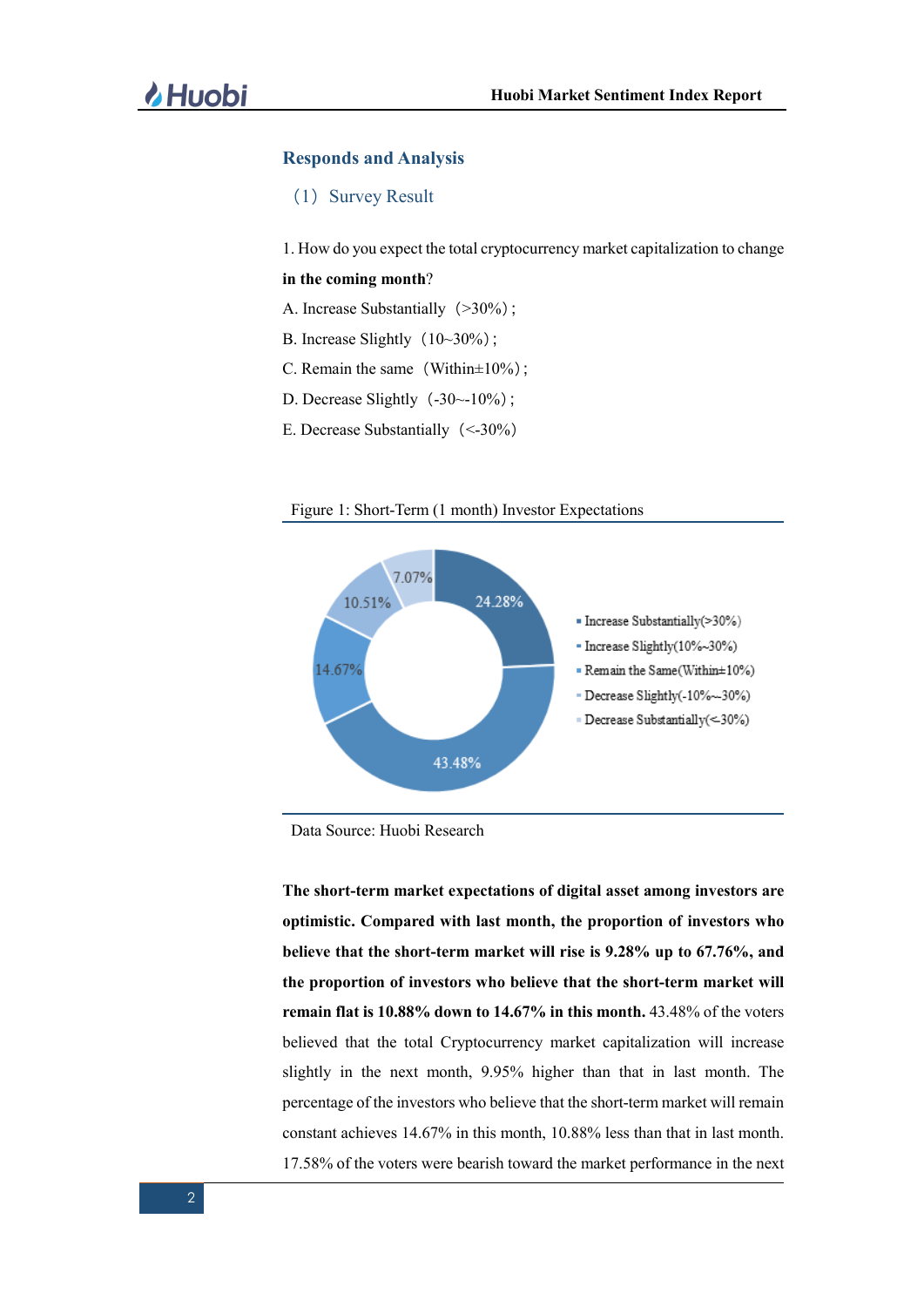month.

2. How do you expect the total cryptocurrency market cap to change in the

### **next 6 months**?

- A. Increase Substantially  $(>30\%)$ ;
- B. Increase Slightly  $(10~30%)$ ;
- C. Remain the same (Within $\pm 10\%$ );
- D. Decrease Slightly $(-30~-10~%)$ ;
- E. Decrease Substantially(<-30%)





**Most of the cryptocurrency investors were bullish toward the Cryptocurrency market in the coming six months, with 44.75% of investors believed that the Cryptocurrency market capitalization will increase substantially. Comparing to the previous month, less investors believed the market will decrease slightly in the coming six months.** 81.89% of the voters believed that the total Cryptocurrency market capitalization will increase in the next six months. 44.75% investors believed that the total Cryptocurrency market capitalization will increase substantially, 4.63% more than that of the previous month; 37.14% of investors believed that there would be a slight increase of market capitalization. Compared with last month, 10.69% of voters were pessimistic toward the cryptocurrency market performance in the coming six months, which of that is 3.08% lower than that of the previous

Data Source: Huobi Research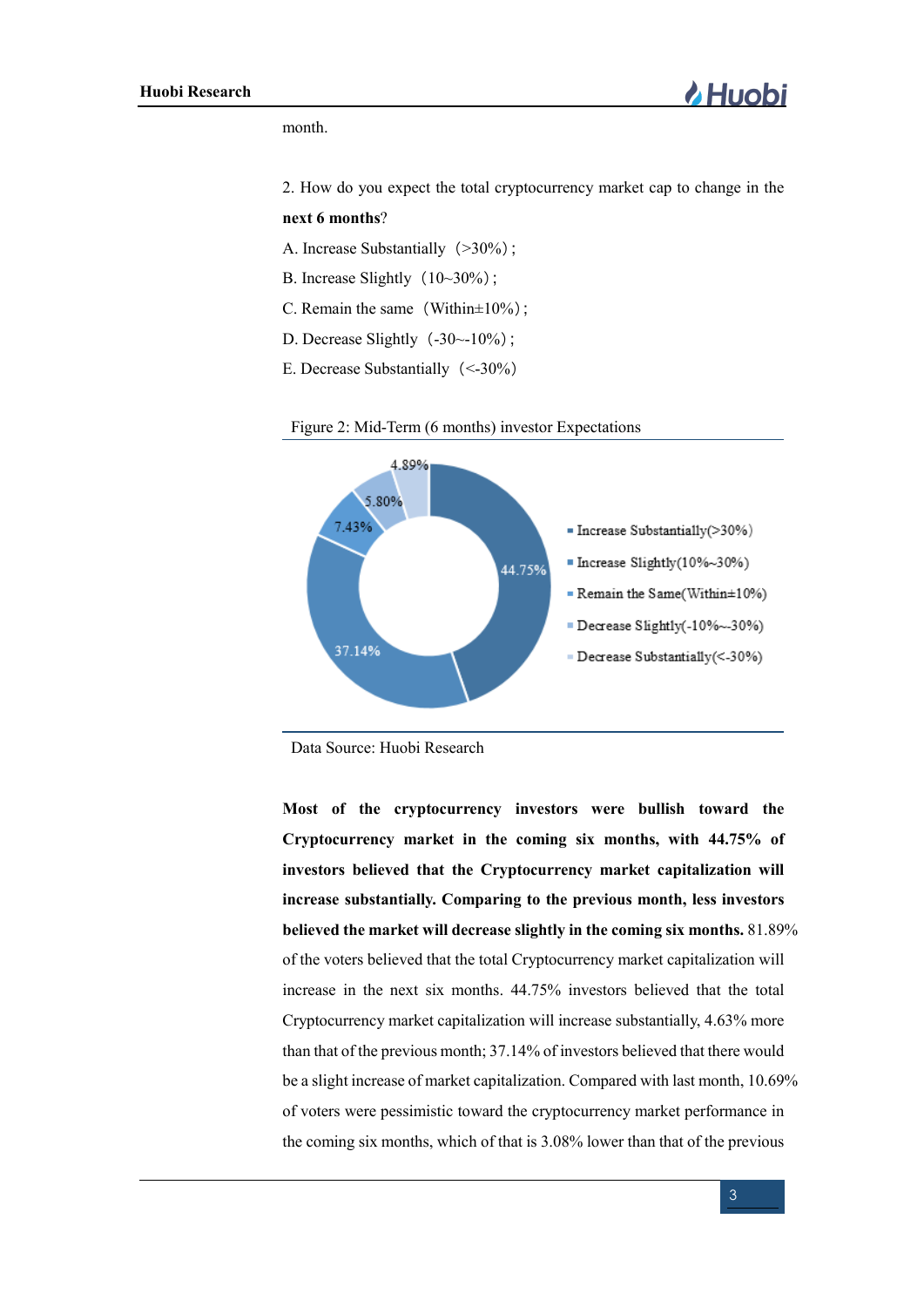month.

3. How do you expect the total cryptocurrency market cap to change **in the** 

### **next three years**?

- A. Increase Substantially (>30%);
- B. Increase Slightly  $(10~30%)$ ;
- C. Remain the same (Within $\pm 10\%$ );
- D. Decrease Slightly $(-30~-10~%)$ ;
- E. Decrease Substantially(<-30%)



Data Source: Huobi Research

**Most of the surveyed investors were bullish toward the long term performance of the Cryptocurrency market. Compared to the previous month, the same percentage of investors thought the total Cryptocurrency market capitalization to decrease over the next three years.** 74.09% investors expected the total Cryptocurrency market capitalization to significantly increase over 30%, and 92.02% investors expected the total Cryptocurrency market capitalization to increase over the next three years. In addition, the percentage of investors who hold the faith that the cryptocurrency market would goes down in three years accounts for 5.26%, which is 0.47% higher than that in last month.

4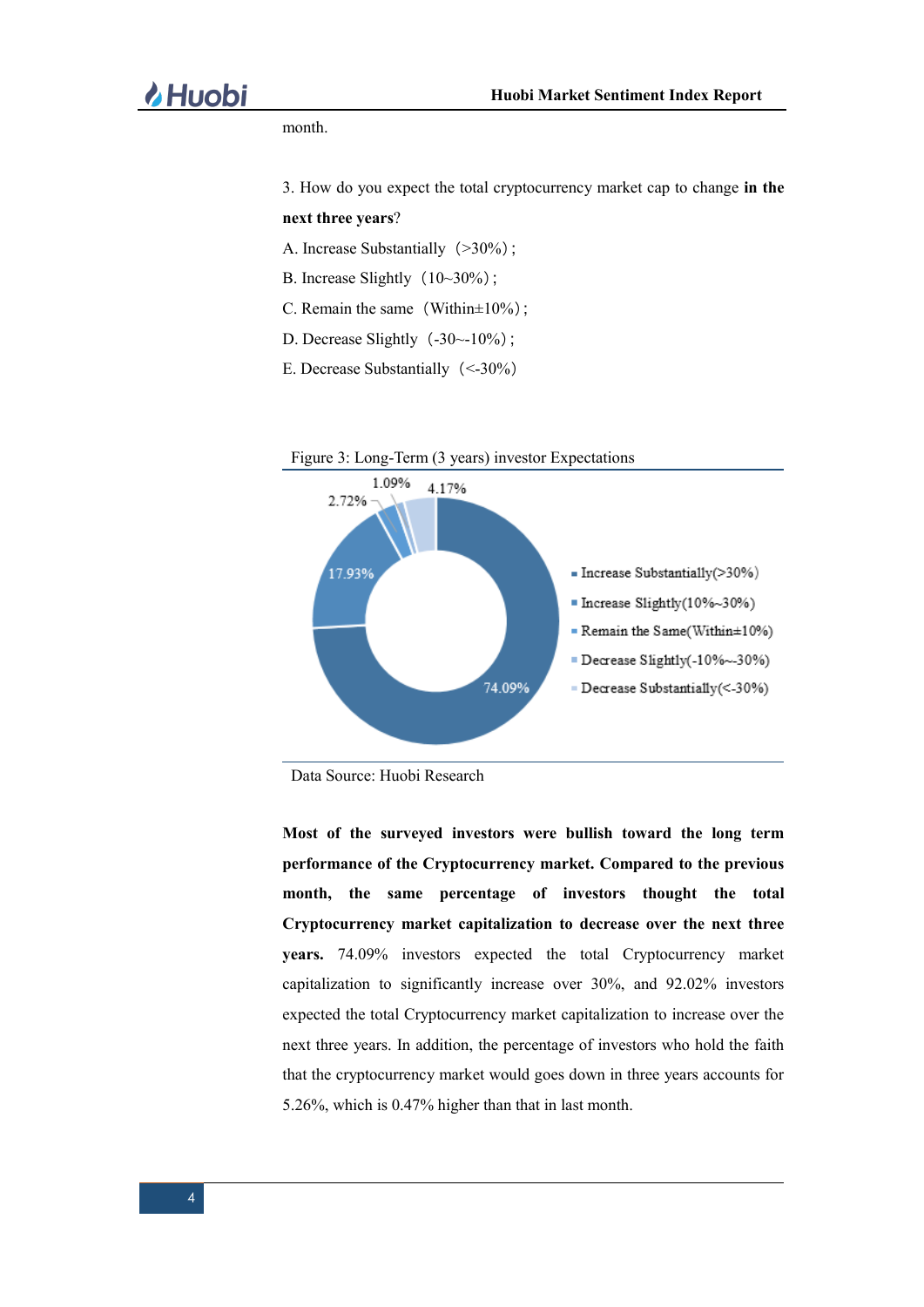# (2) Result Based on Geographical Locations

**In general, more cryptocurrency investors overseas were optimistic toward a slight increase in the overall Cryptocurrency market capitalization, while more Chinese cryptocurrency investors expected the market cap to slightly decrease in the short-, mid-, and long-term.** In the short-, mid- and long-term, more Cryptocurrency investors overseas expected the total market cap to increase slightly. In the short-, mid- and long-term, 47.1%, 39.7% and 20.2% of investors overseas thought the market cap to increase slightly, respectively, 16.5%, 11.6% and 10.3% higher than investors in China, respectively. In the short-, mid- and long-term, The percentage of investors in China who believe the market would goes down achieves 28.9%, 23.2% and 10.7%, respectively, 14.6%, 16.0% and 7.0% higher than investors overseas, respectively.



Figure 4: Short-Term Investor Expectations by Geographic Locations

Data Source: Huobi Research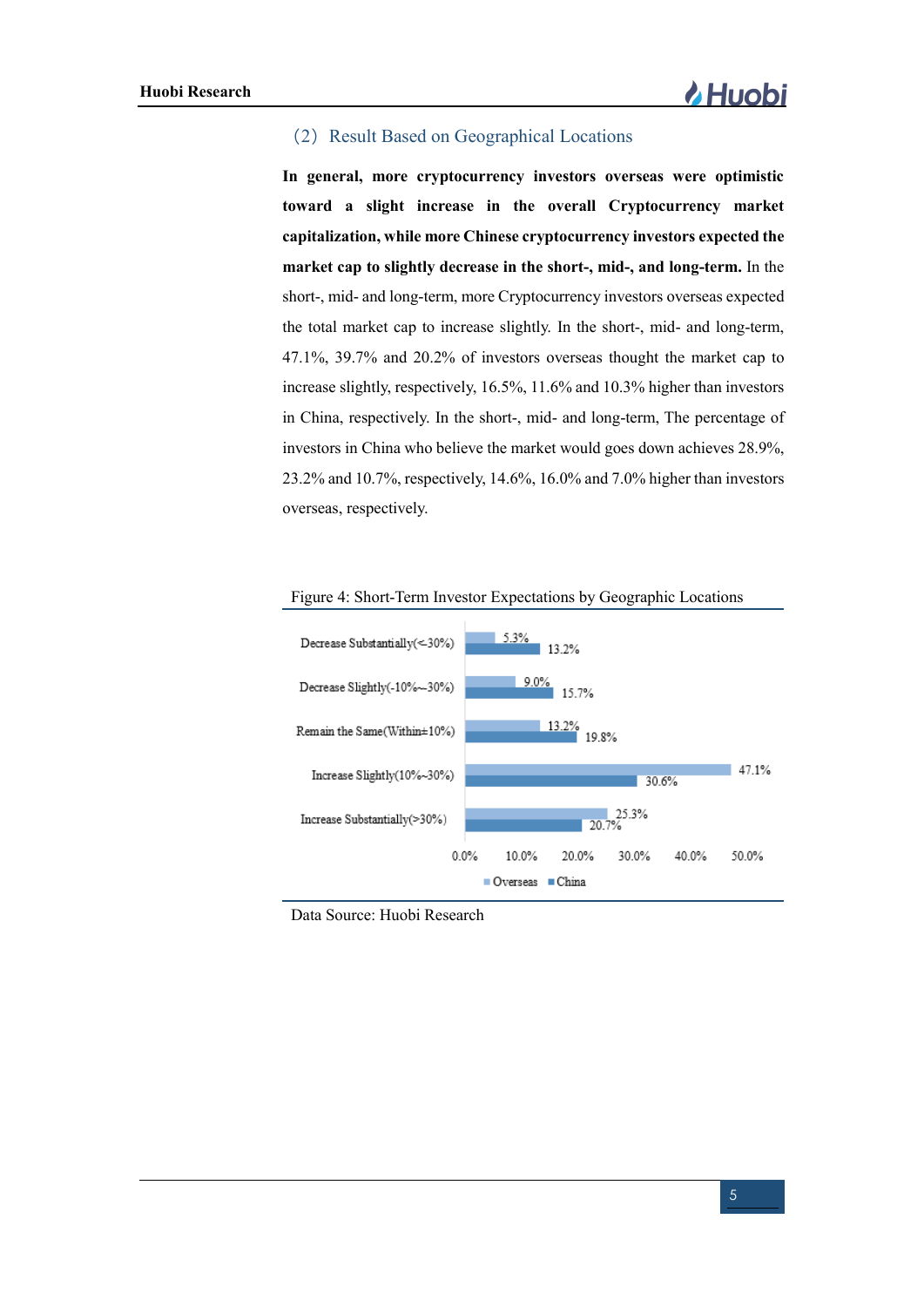# **A Huobi** Market Sentiment Index Report



Figure 5: Mid-Term Investor Expectations by Geographic Locations

Data Source: Huobi Research





Data Source: Huobi Research

### 3) Result Analysis—Institutional Investors

**In the short-term, more than half of the surveyed institutional investors expected the overall Cryptocurrency market cap to remain flat. In the mid-term, half of the surveyed institutional investors expected the overall Cryptocurrency market cap to increase slightly. In the long term, most surveyed investors were bullish toward the Cryptocurrency market cap performance.** In the short-term, 62% institutional investors tend to believe the cryptocurrency market will remain flat, with 32% surveyed investors expected a slight decrease in the overall cryptocurrency market cap. In the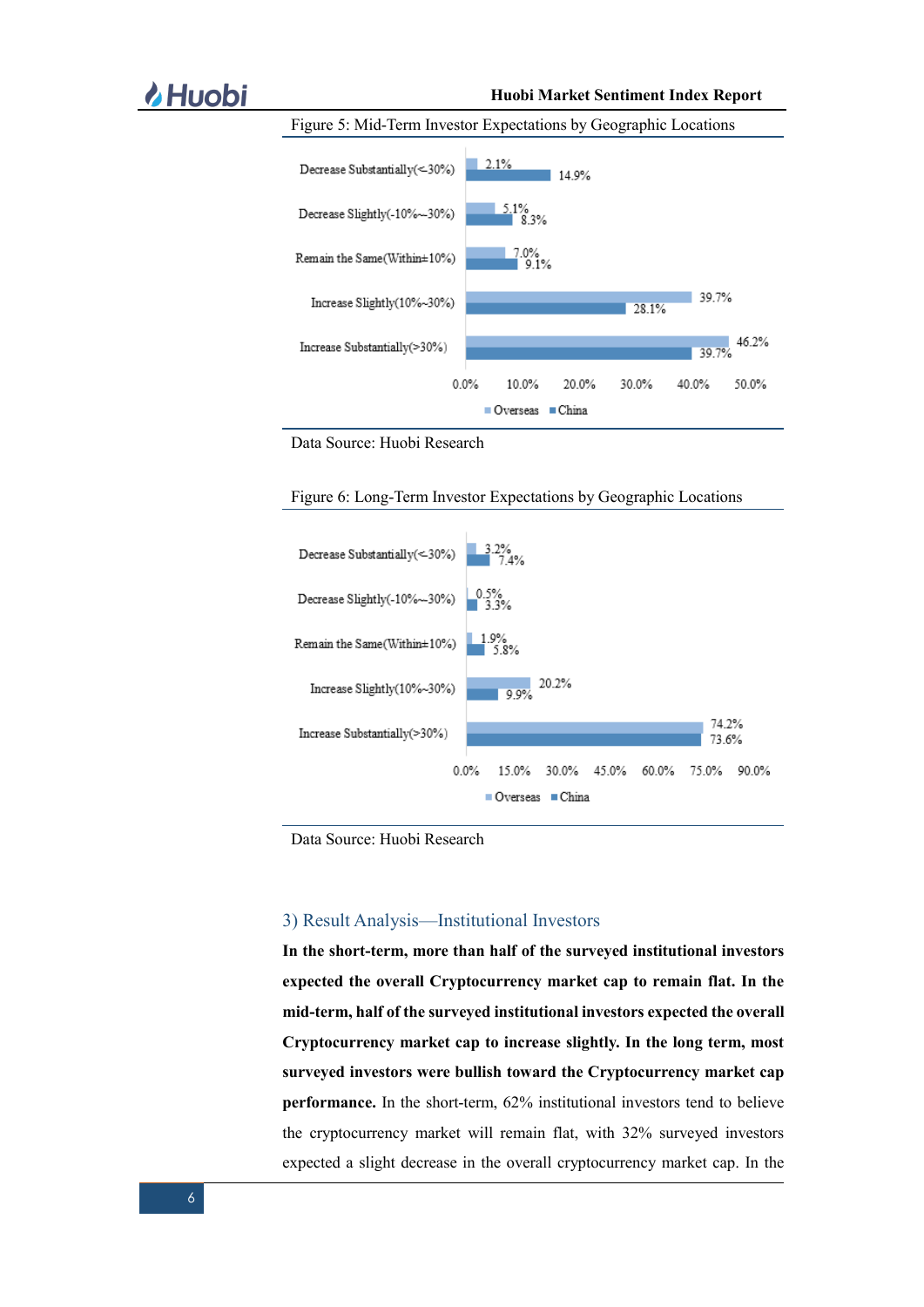

mid-term, 50% surveyed institutional investors expected a slight increase in the overall cryptocurrency market cap, while 38% expected a slight decrease. In the long term, most surveyed institutional investors expected a drastic increase in the cryptocurrency market cap.





Data Source: Huobi Research



Figure 2: Mid-Term (6 months) investor Expectations

Data Source: Huobi Research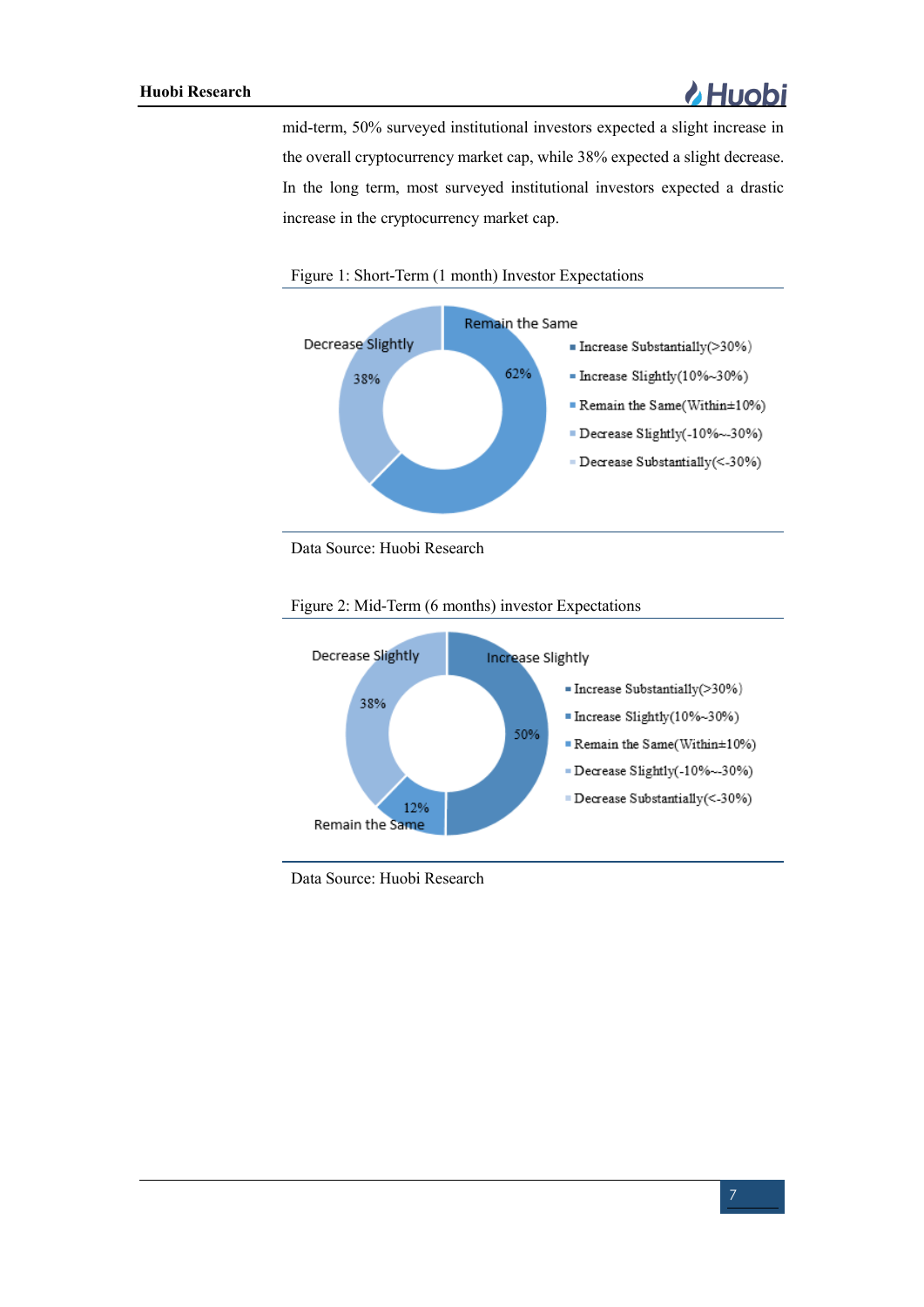

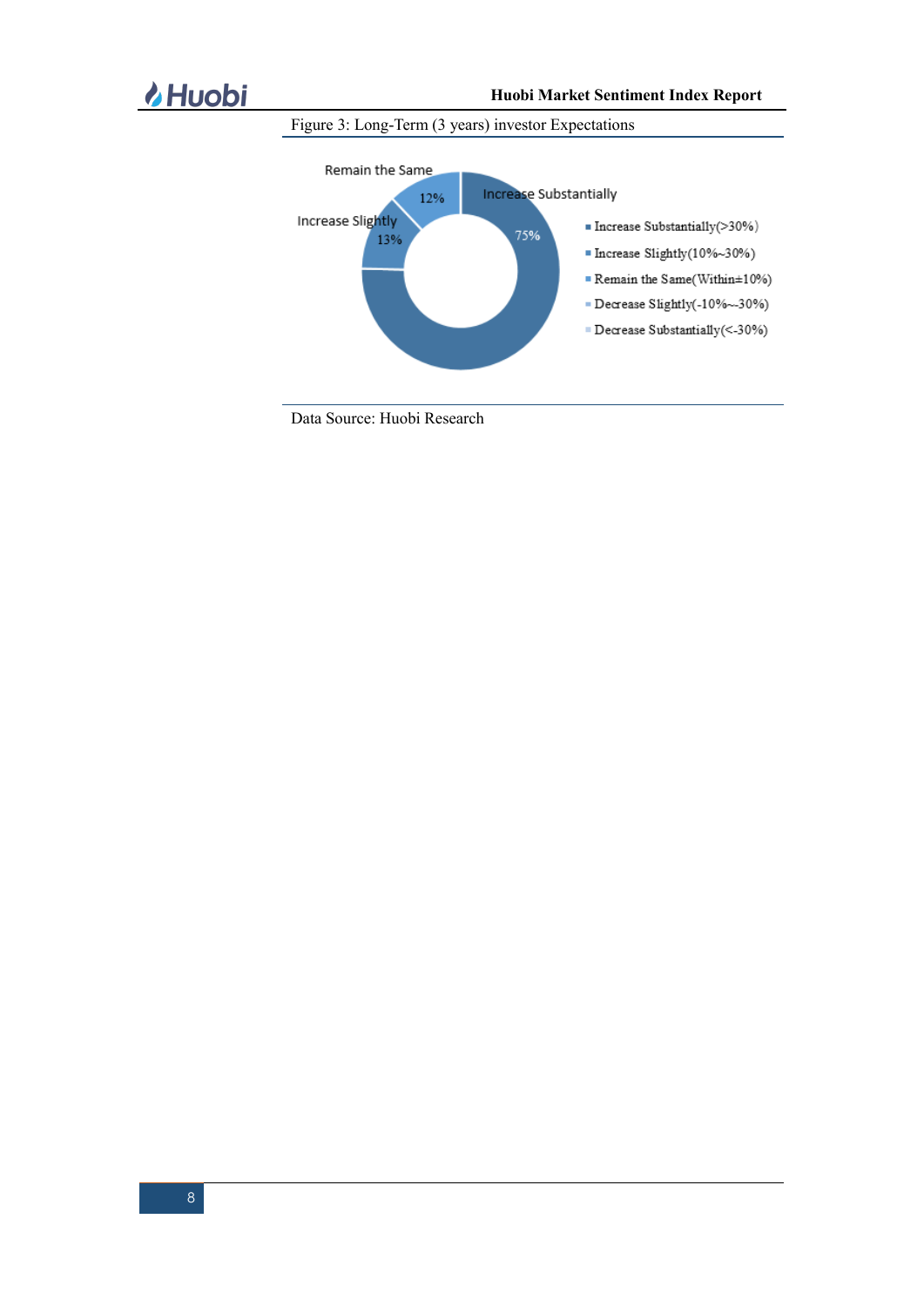# **Rule Explanation**

Huobi Market Sentiment Index Report is released once a month and the result is a weighted calculation of all questionnaires collected at the end of the month. Within the range of 0-100, the higher the score, the more optimistic the cryptocurrency investors are in the future market. This report will also disclose the weighted calculation results of each of the three questions in the questionnaire, representing the short-, medium-, and long-term sentiment indices of cryptocurrency investors.

Table 1 Sentiment Index

| Range     | Market Sentiment |
|-----------|------------------|
| >75       | Very Optimistic  |
| 50-75     | Optimistic       |
| $25 - 50$ | Pessimistic      |
| ె 5       | Very Pessimistic |

Data Source: Huobi Research

# Weighting Rules

1. The calculated weighted score of each of the questions represents investors sentiments toward Cryptocurrency market's short-term, medium-term, and long-term performance. There are 5 options for each question. The scores for the A, B, C, D, and E options are 100, 75, 50, 25, and 0, respectively.

Table 2 Weighting Rules

| Options                                  | Points   |
|------------------------------------------|----------|
| A. Increase Substantially $(>30\%)$      | 100      |
| B. Increase Slightly $(10~30\%)$         | 75       |
| C. Remains the same (Within $\pm 10\%$ ) | 50       |
| D. Decrease Slightly $(-30-10\%)$        | 25       |
| E. Decrease Substantially $(< -30\%)$    | $\theta$ |

Data Source: Huobi Research

2. The calculated weighted scores of the three questions represents the comprehensive investor's sentiment index of the month. The questionnaire has a total of 3 questions, representing short, medium and long-term sentiment

9